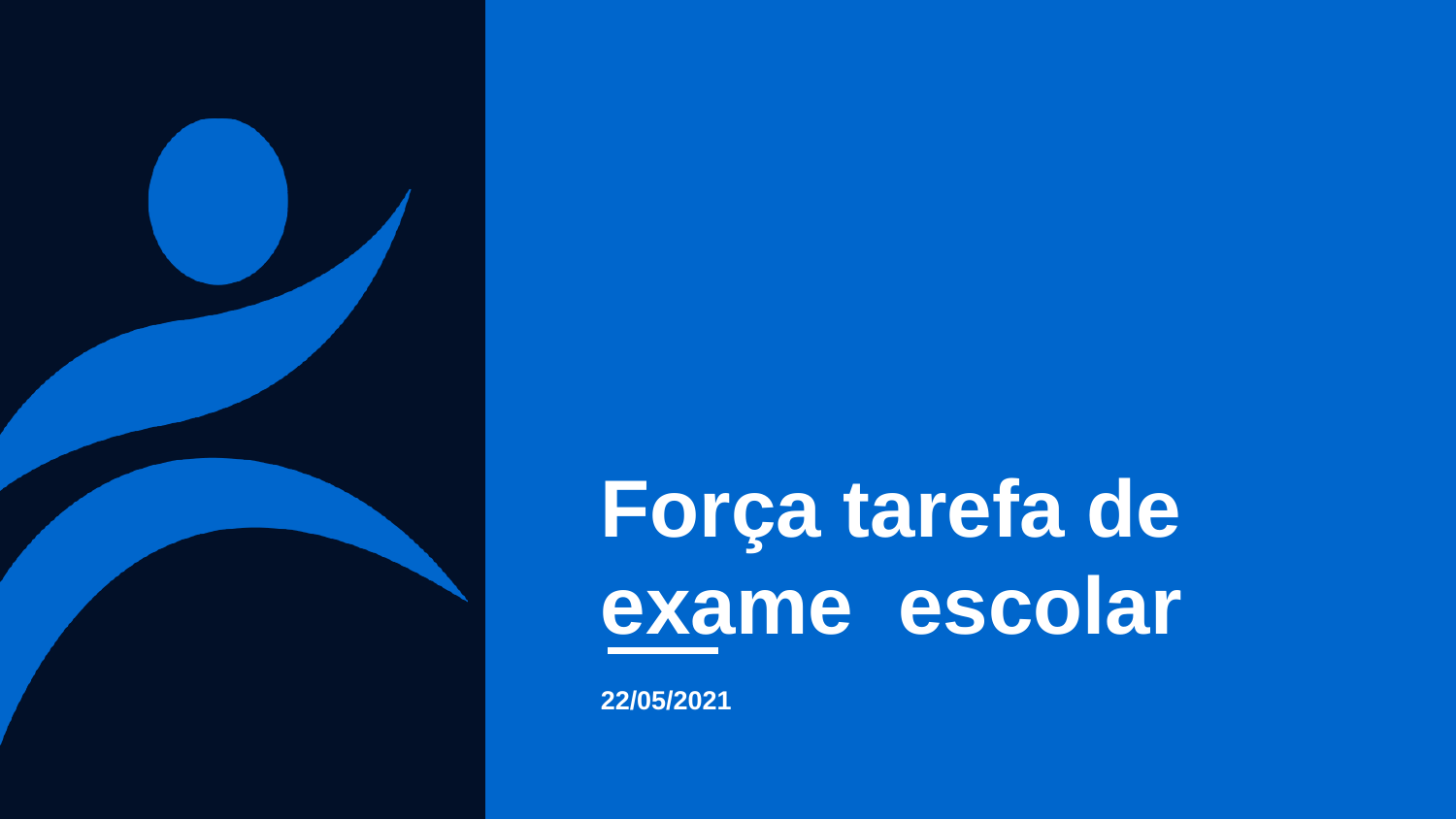**Porcentagem de convites para alunos economicame nte desfavorecidos por CEP (7ª série)**

| <b>CEP</b>        | <b>Vizinhanca</b>               |                             | <b>SY20-21</b>                                                   |                             | <b>SY21-22</b>                                                   |  |  |  |
|-------------------|---------------------------------|-----------------------------|------------------------------------------------------------------|-----------------------------|------------------------------------------------------------------|--|--|--|
|                   |                                 | <b>Total de</b><br>convites | Porcentagem de<br>economicamente<br>desfavorecidos<br>convidados | <b>Total de</b><br>convites | Porcentagem de<br>economicamente<br>desfavorecidos<br>convidados |  |  |  |
| 2108              | <b>Beacon Hill</b>              | $\overline{10}$             |                                                                  | <10                         |                                                                  |  |  |  |
| 2109              | Centro da cidade                | $\overline{10}$             |                                                                  | $\overline{10}$             |                                                                  |  |  |  |
| $\overline{2110}$ | Centro da cidade                | $\leq 10$                   |                                                                  | $\overline{<}10$            |                                                                  |  |  |  |
| 2111              | Chinatown                       | $\overline{24}$             | 75%                                                              | $\overline{10}$             |                                                                  |  |  |  |
| 2113              | Extremo norte                   | $\overline{10}$             |                                                                  | $\overline{<}10$            |                                                                  |  |  |  |
| 2114              | Beacon Hill / West End          | 19                          | 11%                                                              | $\overline{<}10$            |                                                                  |  |  |  |
| 2115              | Longwood / Fenway               | 14                          | 43%                                                              | 10                          | 20%                                                              |  |  |  |
| 2116              | <b>Back Bay</b>                 | $\overline{27}$             | 0%                                                               | $\overline{13}$             | 23%                                                              |  |  |  |
| 2118              | South End                       | 36                          | 33%                                                              | $\overline{27}$             | 19%                                                              |  |  |  |
| 2119              | Roxbury                         | $\overline{27}$             | 56%                                                              | 50                          | 68%                                                              |  |  |  |
| 2120              | Roxbury                         | $\overline{16}$             | 63%                                                              | $\overline{11}$             | 55%                                                              |  |  |  |
| 2121              | Roxbury                         | 27                          | 78%                                                              | 67                          | 76%                                                              |  |  |  |
| 2122              | Dorchester                      | 62                          | 40%                                                              | 48                          | 48%                                                              |  |  |  |
| 2124              | Dorchester                      | 84                          | 51%                                                              | 109                         | 47%                                                              |  |  |  |
| 2125              | Dorchester                      | 47                          | 47%                                                              | 59                          | 59%                                                              |  |  |  |
| 2126              | Mattapan                        | 20                          | 45%                                                              | $\overline{51}$             | 53%                                                              |  |  |  |
| 2127              | South Boston                    | 34                          | 35%                                                              | 35                          | 34%                                                              |  |  |  |
| 2128              | <b>East Boston</b>              | 57                          | 65%                                                              | $\overline{75}$             | 55%                                                              |  |  |  |
| 2129              | Charlestown                     | 56                          | 38%                                                              | 35                          | 20%                                                              |  |  |  |
| 2130              | Jamaica Plain                   | $\overline{77}$             | 12%                                                              | $\overline{54}$             | 6%                                                               |  |  |  |
| 2131              | Roslindale                      | 94                          | 33%                                                              | 67                          | 16%                                                              |  |  |  |
| 2132              | West Roxbury                    | 133                         | 7%                                                               | 69                          | 10%                                                              |  |  |  |
| 2134              | Allston                         | 17                          | 65%                                                              | $\overline{11}$             | 36%                                                              |  |  |  |
| 2135              | Brighton                        | 52                          | 37%                                                              | $\overline{29}$             | 34%                                                              |  |  |  |
| 2136              | Parque Hyde                     | 67                          | 31%                                                              | 67                          | 33%                                                              |  |  |  |
| 2163              | Allston                         | $\overline{10}$             |                                                                  | <10                         |                                                                  |  |  |  |
| 2199              | <b>Back Bay</b>                 | $\overline{10}$             |                                                                  | <10                         |                                                                  |  |  |  |
| 2210              | <b>South Boston Waterfront</b>  | $\overline{10}$             |                                                                  | $\overline{10}$             |                                                                  |  |  |  |
| 2215              | Fenway / Kenmore                | <10                         |                                                                  | <10                         |                                                                  |  |  |  |
| 2467              | <b>Chestnut Hill</b>            | $\overline{10}$             |                                                                  | <10                         |                                                                  |  |  |  |
| 9999              | Sem-teto / DCF                  |                             |                                                                  | $\overline{53}$             | 100%                                                             |  |  |  |
|                   | CEPs com menos de 10 convites * | 35                          | 11%                                                              | 34                          | 26%                                                              |  |  |  |
|                   | Total                           | 1025                        | 250Z                                                             | Q7A                         | A20Z                                                             |  |  |  |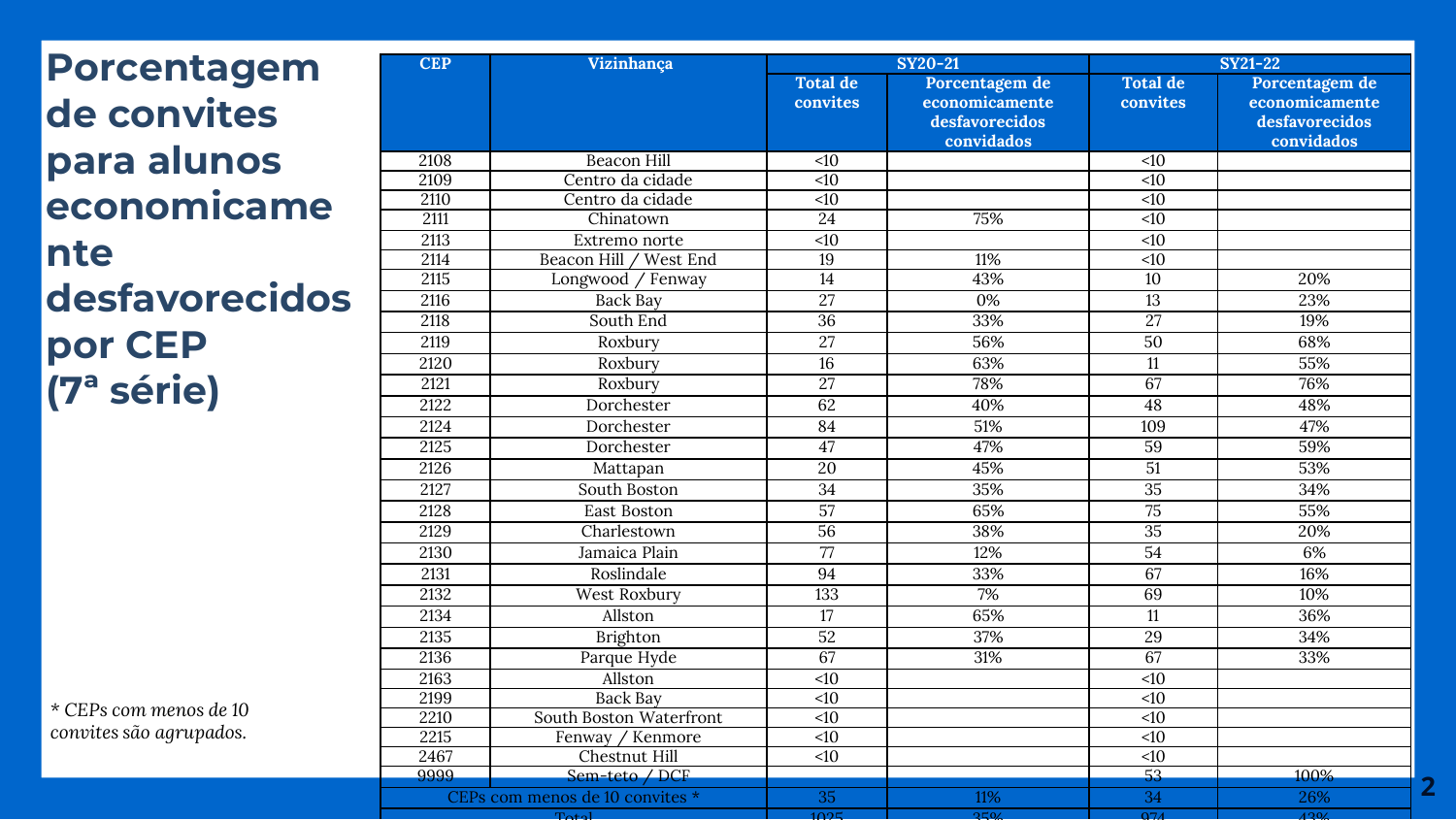**Porcentagem de convites para alunos economicame nte desfavorecidos por CEP (9ª série)**

*\* CEPs com menos de 10 convites são agrupados.*

| Vizinhança<br><b>CEP</b> |                                 |                          | <b>SY20-21</b>                                                   | <b>SY21-22</b>              |                                                                  |  |  |
|--------------------------|---------------------------------|--------------------------|------------------------------------------------------------------|-----------------------------|------------------------------------------------------------------|--|--|
|                          |                                 | <b>Total de convites</b> | Porcentagem de<br>economicamente<br>desfavorecidos<br>convidados | <b>Total de</b><br>convites | Porcentagem de<br>economicamente<br>desfavorecidos<br>convidados |  |  |
| 2108                     | <b>Beacon Hill</b>              | <10                      |                                                                  | <10                         |                                                                  |  |  |
| 2109                     | Centro da cidade                | $\overline{5}$           |                                                                  | $\overline{10}$             |                                                                  |  |  |
| 2110                     | Centro da cidade                | $\overline{50}$          |                                                                  | $\overline{10}$             |                                                                  |  |  |
| 2111                     | Chinatown                       | $\overline{10}$          |                                                                  | $\overline{10}$             |                                                                  |  |  |
| 2113                     | Extremo norte                   | $\overline{10}$          |                                                                  | $\overline{10}$             |                                                                  |  |  |
| 2114                     | Beacon Hill / West End          | $\overline{10}$          |                                                                  | $\overline{10}$             |                                                                  |  |  |
| 2115                     | Longwood / Fenway               | 11                       | 55%                                                              | <10                         |                                                                  |  |  |
| 2116                     | <b>Back Bay</b>                 | <10                      |                                                                  | <10                         |                                                                  |  |  |
| 2118                     | South End                       | $\overline{11}$          | 82%                                                              | $\overline{11}$             | 64%                                                              |  |  |
| 2119                     | Roxbury                         | $\overline{25}$          | 52%                                                              | $\overline{20}$             | 80%                                                              |  |  |
| 2120                     | Roxbury                         | $\overline{13}$          | 77%                                                              | $\overline{10}$             |                                                                  |  |  |
| 2121                     | Roxbury                         | 22                       | 55%                                                              | 23                          | 78%                                                              |  |  |
| 2122                     | Dorchester                      | $\overline{32}$          | 69%                                                              | 20                          | 75%                                                              |  |  |
| 2124                     | Dorchester                      | 43                       | 60%                                                              | $\overline{42}$             | 50%                                                              |  |  |
| 2125                     | Dorchester                      | $\overline{32}$          | 63%                                                              | $\overline{20}$             | 65%                                                              |  |  |
| 2126                     | Mattapan                        | $\overline{17}$          | 29%                                                              | $\overline{27}$             | 41%                                                              |  |  |
| 2127                     | South Boston                    | $\overline{11}$          | 64%                                                              | $\overline{12}$             | 58%                                                              |  |  |
| 2128                     | East Boston                     | $\overline{21}$          | 71%                                                              | 28                          | 82%                                                              |  |  |
| 2129                     | Charlestown                     | 14                       | 71%                                                              | $\overline{10}$             |                                                                  |  |  |
| 2130                     | Jamaica Plain                   | $\overline{20}$          | 35%                                                              | $\overline{17}$             | 35%                                                              |  |  |
| 2131                     | Roslindale                      | $\overline{25}$          | 20%                                                              | $\overline{18}$             | 50%                                                              |  |  |
| 2132                     | West Roxbury                    | $\overline{22}$          | 23%                                                              | $\overline{12}$             | 42%                                                              |  |  |
| 2134                     | Allston                         | 10                       | 70%                                                              | $\overline{10}$             |                                                                  |  |  |
| 2135                     | Brighton                        | 17                       | 29%                                                              | 10                          | 80%                                                              |  |  |
| 2136                     | Parque Hyde                     | $\overline{35}$          | 31%                                                              | $\overline{24}$             | 50%                                                              |  |  |
| 2163                     | Allston                         | <10                      |                                                                  | <10                         |                                                                  |  |  |
| 2199                     | <b>Back Bay</b>                 | $\overline{10}$          |                                                                  | <10                         |                                                                  |  |  |
| 2210                     | South Boston Waterfront         | <10                      |                                                                  | <10                         |                                                                  |  |  |
| 2215                     | Fenway / Kenmore                | $\overline{10}$          |                                                                  | $\overline{10}$             |                                                                  |  |  |
| 2467                     | Chestnut Hill                   | <10                      |                                                                  | <10                         |                                                                  |  |  |
| 9999                     | Sem-teto / DCF                  |                          |                                                                  | 20                          | 100%                                                             |  |  |
|                          | CEPs com menos de 10 convites * | 25                       | 68%                                                              | 36                          | 64%                                                              |  |  |
|                          | Total                           | 406                      | 52%                                                              | 340                         | 63%                                                              |  |  |

**3**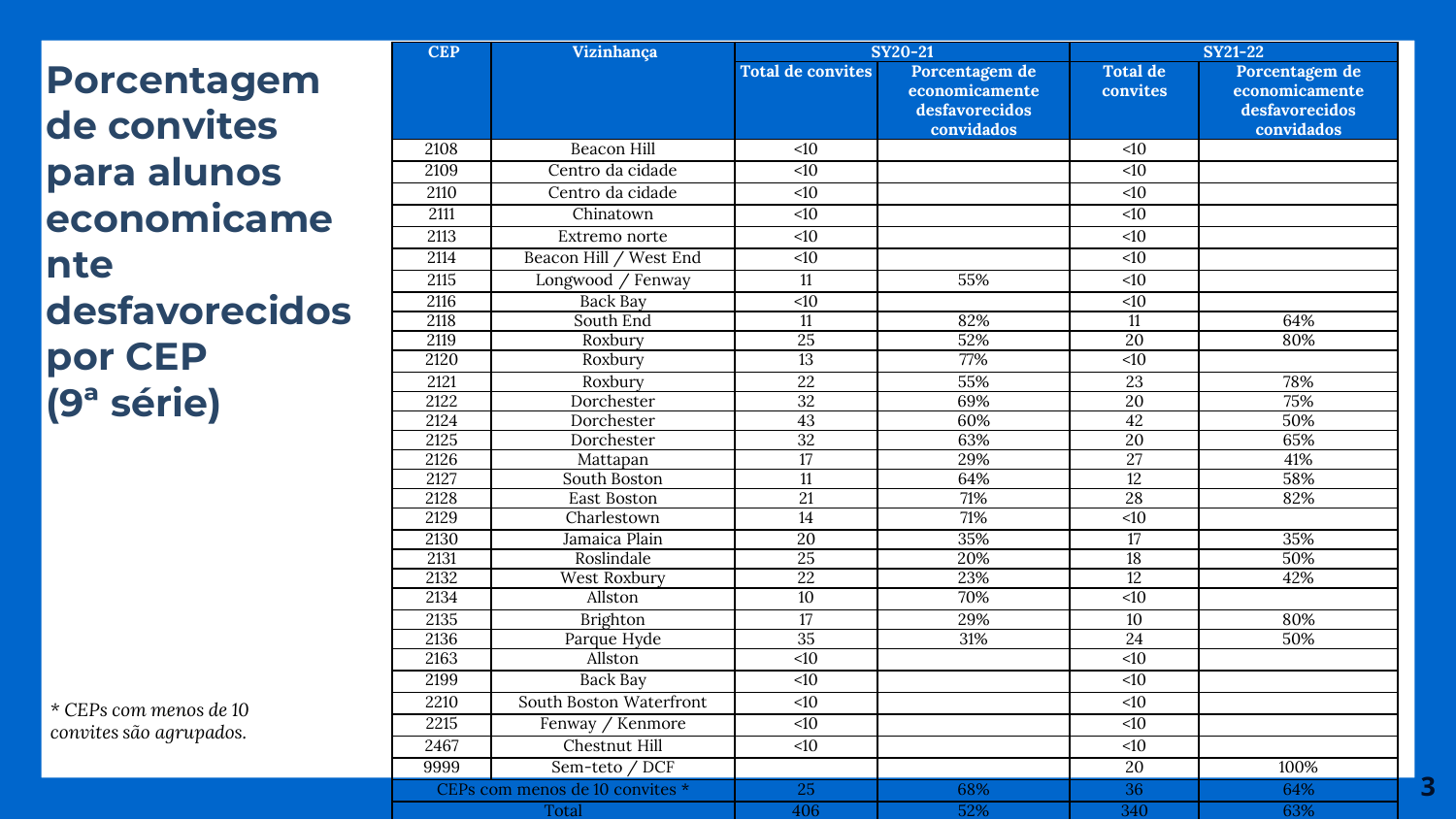| <b>Porcentage</b>      |
|------------------------|
| m de                   |
| convites por           |
| <b>CEP e tipo</b>      |
| de escola              |
| (7 <sup>ª</sup> série) |

| <b>CEP</b> | Vizinhança                      | <b>SY20-21</b>                     |            |                     |                                          | <b>SY21-22</b>                                |            |                     |                                          |  |
|------------|---------------------------------|------------------------------------|------------|---------------------|------------------------------------------|-----------------------------------------------|------------|---------------------|------------------------------------------|--|
|            |                                 | <b>Total</b><br>de<br>convit<br>es | <b>BPS</b> | <b>Autônom</b><br>a | Privado /<br><b>Paroquial</b><br>/ Metco | <b>Total</b><br>de<br>convite<br>$\mathbf{s}$ | <b>BPS</b> | <b>Autôno</b><br>ma | Privado /<br>Paroquial /<br><b>Metco</b> |  |
| 2108       | <b>Beacon Hill</b>              | <10                                |            |                     |                                          | <10                                           |            |                     |                                          |  |
| 2109       | Centro da cidade                | $\overline{50}$                    |            |                     |                                          | $\overline{10}$                               |            |                     |                                          |  |
| 2110       | Centro da cidade                | $\overline{10}$                    |            |                     |                                          | $\overline{10}$                               |            |                     |                                          |  |
| 2111       | Chinatown                       | 24                                 | 96%        | 0%                  | 4%                                       | $\overline{10}$                               |            |                     |                                          |  |
| 2113       | North End                       | $\overline{50}$                    |            |                     |                                          | $\overline{10}$                               |            |                     |                                          |  |
| 2114       | Beacon Hill / West End          | $\overline{19}$                    | 42%        | 0%                  | 58%                                      | $\overline{<}10$                              |            |                     |                                          |  |
| 2115       | Longwood / Fenway               | $\overline{14}$                    | 64%        | $\overline{0\%}$    | 36%                                      | 10                                            | 50%        | 0%                  | 50%                                      |  |
| 2116       | Back Bay                        | $\overline{27}$                    | 19%        | 0%                  | 81%                                      | $\overline{13}$                               | 69%        | 0%                  | 31%                                      |  |
| 2118       | South End                       | $\overline{36}$                    | 58%        | 6%                  | 36%                                      | $\overline{27}$                               | 59%        | 4%                  | 37%                                      |  |
| 2119       | Roxbury                         | $\overline{27}$                    | 85%        | 11%                 | 4%                                       | $\overline{50}$                               | 80%        | 8%                  | 12%                                      |  |
| 2120       | Roxbury                         | 16                                 | 69%        | 13%                 | 19%                                      | 11                                            | 55%        | 18%                 | 27%                                      |  |
| 2121       | Roxbury                         | $\overline{27}$                    | 74%        | 22%                 | 4%                                       | 67                                            | 87%        | 6%                  | 7%                                       |  |
| 2122       | Dorchester                      | 62                                 | 69%        | 10%                 | 21%                                      | $\overline{48}$                               | 77%        | 13%                 | 10%                                      |  |
| 2124       | Dorchester                      | 84                                 | 73%        | 12%                 | 15%                                      | 109                                           | 77%        | 13%                 | 10%                                      |  |
| 2125       | Dorchester                      | 47                                 | 68%        | 17%                 | 15%                                      | $\overline{59}$                               | 81%        | 8%                  | 10%                                      |  |
| 2126       | Mattapan                        | 20                                 | 40%        | 50%                 | 10%                                      | 51                                            | 71%        | 20%                 | 10%                                      |  |
| 2127       | South Boston                    | 34                                 | 53%        | 12%                 | 35%                                      | 35                                            | 66%        | 6%                  | 29%                                      |  |
| 2128       | East Boston                     | $\overline{57}$                    | 88%        | 11%                 | 2%                                       | $\overline{75}$                               | 80%        | 15%                 | 5%                                       |  |
| 2129       | Charlestown                     | 56                                 | 88%        | 0%                  | 13%                                      | $\overline{35}$                               | 80%        | 0%                  | 20%                                      |  |
| 2130       | Jamaica Plain                   | $\overline{77}$                    | 56%        | 6%                  | 38%                                      | 54                                            | 65%        | 0%                  | 35%                                      |  |
| 2131       | Roslindale                      | 94                                 | 76%        | 11%                 | 14%                                      | 67                                            | 69%        | 6%                  | 25%                                      |  |
| 2132       | West Roxbury                    | 133                                | 62%        | 4%                  | 35%                                      | 69                                            | 64%        | 3%                  | 33%                                      |  |
| 2134       | Allston                         | $\overline{17}$                    | 88%        | $\overline{0\%}$    | 12%                                      | $\overline{11}$                               | 91%        | 0%                  | 9%                                       |  |
| 2135       | Brighton                        | 52                                 | 67%        | 0%                  | 33%                                      | 29                                            | 72%        | 0%                  | 28%                                      |  |
| 2136       | Parque Hyde                     | 67                                 | 55%        | 21%                 | 24%                                      | 67                                            | 58%        | 16%                 | 25%                                      |  |
| 2163       | Allston                         | $\overline{50}$                    |            |                     |                                          | <10                                           |            |                     |                                          |  |
| 2199       | <b>Back Bay</b>                 | <10                                |            |                     |                                          | <10                                           |            |                     |                                          |  |
| 2210       | South Boston Waterfront         | $\overline{50}$                    |            |                     |                                          | <10                                           |            |                     |                                          |  |
| 2215       | Fenway / Kenmore                | $\overline{50}$                    |            |                     |                                          | <10                                           |            |                     |                                          |  |
| 2467       | Chestnut Hill                   | <10                                |            |                     |                                          | <10                                           |            |                     |                                          |  |
| 9999       | Sem-teto / DCF                  |                                    |            |                     |                                          | $\overline{53}$                               | 100%       | 0%                  | 0%                                       |  |
|            | CEPs com menos de 10 convites * | 35                                 | 57%        | 0%                  | 43%                                      | 34                                            | 65%        | 0%                  | 35%                                      |  |
|            | Total                           | 1025                               | 67%        | 9%                  | 24%                                      | 974                                           | 74%        | 8%                  | 18%                                      |  |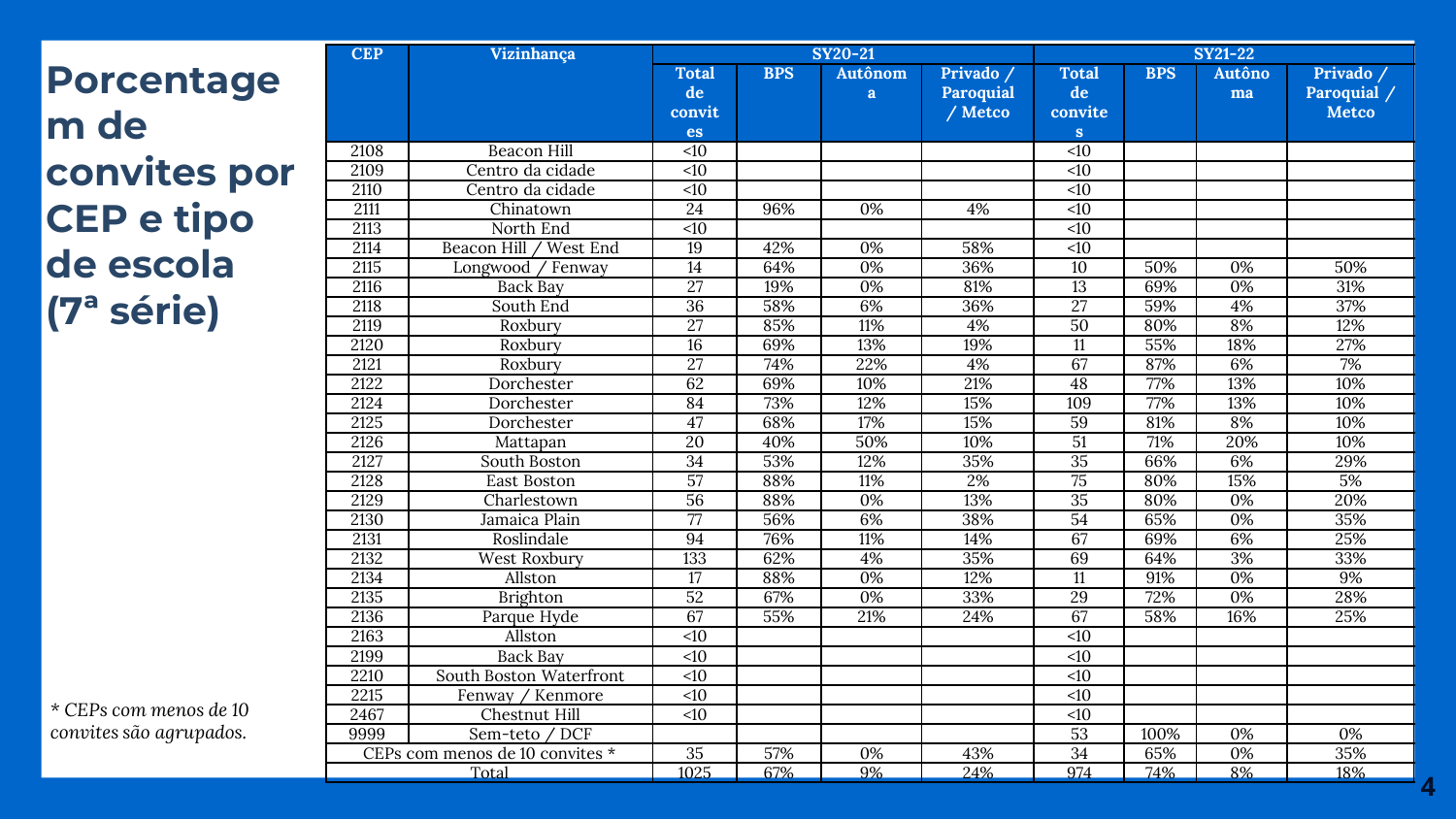**Porcentage m de convites por CEP e tipo de escola (9ª série)**

| * CEPs com menos de 10  |  |
|-------------------------|--|
| convites são agrupados. |  |

| <b>CEP</b> | Vizinhanca                      | <b>SY20-21</b>              |            |          |                                          | <b>SY21-22</b>              |            |                 |                                          |  |
|------------|---------------------------------|-----------------------------|------------|----------|------------------------------------------|-----------------------------|------------|-----------------|------------------------------------------|--|
|            |                                 | <b>Total de</b><br>convites | <b>BPS</b> | Autônoma | Privado /<br>Paroquial /<br><b>Metco</b> | <b>Total de</b><br>convites | <b>BPS</b> | <b>Autônoma</b> | Privado /<br>Paroquial /<br><b>Metco</b> |  |
| 2108       | Beacon Hill                     | <10                         |            |          |                                          | <10                         |            |                 |                                          |  |
| 2109       | Centro da cidade                | $\overline{10}$             |            |          |                                          | $\overline{<}10$            |            |                 |                                          |  |
| 2110       | Centro da cidade                | <10                         |            |          |                                          | <10                         |            |                 |                                          |  |
| 2111       | Chinatown                       | $\overline{10}$             |            |          |                                          | $\overline{50}$             |            |                 |                                          |  |
| 2113       | North End                       | <10                         |            |          |                                          | <10                         |            |                 |                                          |  |
| 2114       | Beacon Hill / West End          | <10                         |            |          |                                          | <10                         |            |                 |                                          |  |
| 2115       | Longwood / Fenway               | 11                          | 55%        | 18%      | 27%                                      | <10                         |            |                 |                                          |  |
| 2116       | <b>Back Bay</b>                 | <10                         |            |          |                                          | <10                         |            |                 |                                          |  |
| 2118       | South End                       | 11                          | 91%        | 0%       | 9%                                       | 11                          | 64%        | 9%              | 27%                                      |  |
| 2119       | Roxbury                         | $\overline{25}$             | 48%        | 36%      | 16%                                      | 20                          | 80%        | 5%              | 15%                                      |  |
| 2120       | Roxbury                         | 13                          | 77%        | 15%      | 8%                                       | <10                         |            |                 |                                          |  |
| 2121       | Roxbury                         | $\overline{22}$             | 59%        | 32%      | 9%                                       | $\overline{23}$             | 87%        | 9%              | 4%                                       |  |
| 2122       | Dorchester                      | $\overline{32}$             | 66%        | 16%      | 19%                                      | 20                          | 85%        | 10%             | 5%                                       |  |
| 2124       | Dorchester                      | $\overline{43}$             | 70%        | 14%      | 16%                                      | $\overline{42}$             | 74%        | 14%             | 12%                                      |  |
| 2125       | Dorchester                      | $\overline{32}$             | 75%        | 16%      | 9%                                       | $\overline{20}$             | 75%        | 20%             | 5%                                       |  |
| 2126       | Mattapan                        | $\overline{17}$             | 24%        | 35%      | 41%                                      | $\overline{27}$             | 56%        | 22%             | 22%                                      |  |
| 2127       | South Boston                    | $\overline{11}$             | 73%        | 9%       | 18%                                      | $\overline{12}$             | 75%        | 17%             | 8%                                       |  |
| 2128       | East Boston                     | 21                          | 81%        | 10%      | 10%                                      | $\overline{28}$             | 96%        | 4%              | $\overline{0\%}$                         |  |
| 2129       | Charlestown                     | 14                          | 86%        | 7%       | 7%                                       | <10                         |            |                 |                                          |  |
| 2130       | Jamaica Plain                   | $\overline{20}$             | 20%        | 20%      | 60%                                      | 17                          | 65%        | 0%              | 35%                                      |  |
| 2131       | Roslindale                      | 25                          | 44%        | 12%      | 44%                                      | $\overline{18}$             | 61%        | 11%             | 28%                                      |  |
| 2132       | West Roxbury                    | $\overline{22}$             | 45%        | 5%       | 50%                                      | 12                          | 83%        | 0%              | 17%                                      |  |
| 2134       | Allston                         | 10                          | 80%        | 0%       | 20%                                      | <10                         |            |                 |                                          |  |
| 2135       | Brighton                        | 17                          | 41%        | 0%       | 59%                                      | 10                          | 80%        | 0%              | 20%                                      |  |
| 2136       | Parque Hyde                     | $\overline{35}$             | 40%        | 29%      | 31%                                      | $\overline{24}$             | 67%        | 21%             | 13%                                      |  |
| 2163       | Allston                         | <10                         |            |          |                                          | <10                         |            |                 |                                          |  |
| 2199       | <b>Back Bay</b>                 | <10                         |            |          |                                          | <10                         |            |                 |                                          |  |
| 2210       | South Boston Waterfront         | <10                         |            |          |                                          | <10                         |            |                 |                                          |  |
| 2215       | Fenway / Kenmore                | <10                         |            |          |                                          | <10                         |            |                 |                                          |  |
| 2467       | Chestnut Hill                   | <10                         |            |          |                                          | <10                         |            |                 |                                          |  |
| 9999       | Sem-teto / DCF                  |                             |            |          |                                          | 20                          | 90%        | 0%              | 10%                                      |  |
|            | CEPs com menos de 10 convites * | 25                          | 80%        | 0%       | 20%                                      | 36                          | 83%        | 6%              | 11%                                      |  |
|            | Total                           | 406                         | 59%        | 16%      | 25%                                      | 340                         | 77%        | 10%             | 13%                                      |  |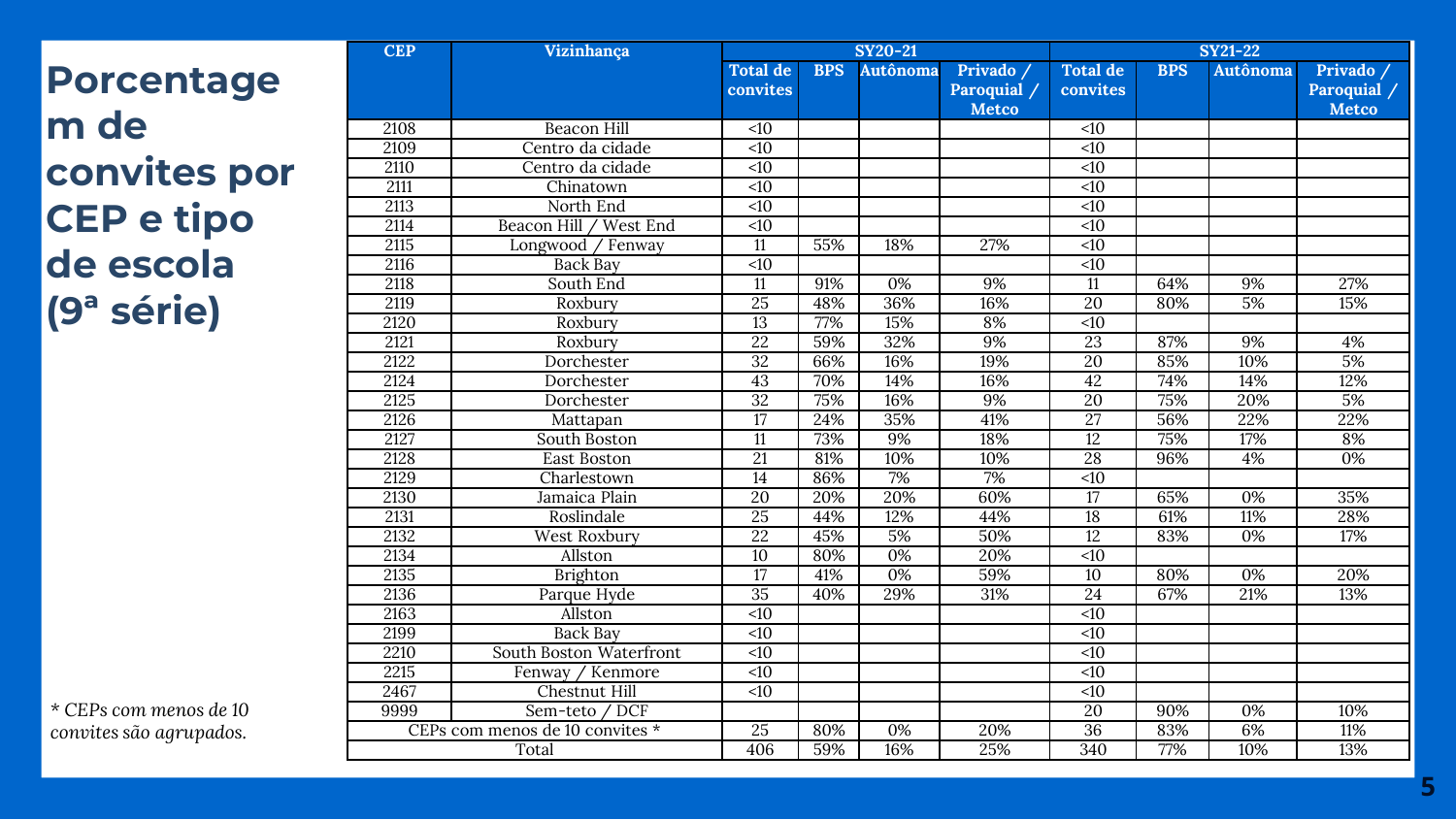**Distribuição GPA de Alunos Convidados (7ª série)**

| <b>CEP</b> | Vizinhança                      | Número de       | $B-$             | B         | $B+$             | $A-$        | $\mathbf{A}$ | $A+$ | <b>Média GPA</b> |
|------------|---------------------------------|-----------------|------------------|-----------|------------------|-------------|--------------|------|------------------|
|            |                                 | Convidado       | $7 - 7,9$        | $8 - 8.9$ | $9 - 9.9$        | $10 - 10.9$ | $11 - 11.9$  | 12   |                  |
|            |                                 | $\mathbf{s}$    |                  |           |                  |             |              |      |                  |
| 02108      | Beacon Hill                     | <10             |                  |           |                  |             |              |      |                  |
| 02109      | Centro da cidade                | <10             |                  |           |                  |             |              |      |                  |
| 02110      | Centro da cidade                | $\overline{10}$ |                  |           |                  |             |              |      |                  |
| 02111      | Chinatown                       | <10             |                  |           |                  |             |              |      |                  |
| 02113      | North End                       | $\overline{50}$ |                  |           |                  |             |              |      |                  |
| 02114      | Beacon Hill / West End          | <10             |                  |           |                  |             |              |      |                  |
| 02115      | Longwood / Fenway               | $\overline{10}$ | 0%               | 0%        | 20%              | 50%         | 30%          | 0%   | 10,38            |
| 02116      | Back Bay                        | 13              | 0%               | 0%        | 0%               | 46%         | 31%          | 23%  | 11,10            |
| 02118      | South End                       | $\overline{27}$ | 0%               | 0%        | 0%               | 48%         | 44%          | 7%   | 10,92            |
| 02119      | Roxbury                         | $\overline{50}$ | 0%               | 34%       | 32%              | 16%         | 14%          | 4%   | 9,51             |
| 02120      | Roxbury                         | $\overline{11}$ | 0%               | 9%        | 45%              | 36%         | 9%           | 0%   | 9,89             |
| 02121      | Roxbury                         | 67              | 0%               | 21%       | 40%              | 18%         | 12%          | 9%   | 9,79             |
| 02122      | Dorchester                      | 48              | 0%               | 0%        | 0%               | 42%         | 48%          | 10%  | 11,04            |
| 02124      | Dorchester                      | 109             | 0%               | 0%        | 30%              | 27%         | 40%          | 3%   | 10,53            |
| 02125      | Dorchester                      | 59              | 0%               | 0%        | 31%              | 24%         | 34%          | 12%  | 10,67            |
| 02126      | Mattapan                        | $\overline{51}$ | 2%               | 37%       | 24%              | 18%         | 18%          | 2%   | 9,57             |
| 02127      | Boston                          | $\overline{35}$ | $\overline{0\%}$ | 3%        | 31%              | 23%         | 37%          | 6%   | 10,48            |
| 02128      | East Boston                     | 75              | 0%               | 0%        | 37%              | 39%         | 23%          | 1%   | 10,25            |
| 02129      | Charlestown                     | 35              | 0%               | 0%        | $\overline{0\%}$ | 3%          | 74%          | 23%  | 11,56            |
| 02130      | Jamaica Plain                   | 54              | 0%               | 0%        | 0%               | 37%         | 41%          | 22%  | 11,19            |
| 02131      | Roslindale                      | 67              | 0%               | 0%        | 0%               | 49%         | 43%          | 7%   | 10,94            |
| 02132      | West Roxbury                    | 69              | 0%               | 0%        | 0%               | 10%         | 51%          | 39%  | 11,51            |
| 02134      | Allston                         | $\overline{11}$ | $\overline{0\%}$ | 9%        | 18%              | 45%         | 27%          | 0%   | 10,32            |
| 02135      | Brighton                        | 29              | 0%               | 0%        | 24%              | 48%         | 28%          | 0%   | 10,36            |
| 02136      | Parque Hyde                     | 67              | $\overline{0\%}$ | 0%        | 37%              | 30%         | 30%          | 3%   | 10,32            |
| 02163      | Allston                         | <10             |                  |           |                  |             |              |      |                  |
| 02199      | <b>Back Bay</b>                 | $\overline{40}$ |                  |           |                  |             |              |      |                  |
| 02210      | South Boston Waterfront         | <10             |                  |           |                  |             |              |      |                  |
| 02215      | Fenway / Kenmore                | $\overline{50}$ |                  |           |                  |             |              |      |                  |
| 02467      | Chestnut Hill                   | <10             |                  |           |                  |             |              |      |                  |
| 99999      | Sem-teto / DCF                  | $\overline{53}$ | 0%               | 42%       | 34%              | 9%          | 8%           | 8%   | 9,31             |
|            | CEPs com menos de 10 convites * | $\overline{34}$ | 0%               | 3%        | 18%              | 12%         | 53%          | 15%  | 10,92            |
|            | Total                           | 974             | 0%               | 8%        | 22%              | 27%         | 33%          | 10%  | 10,49            |